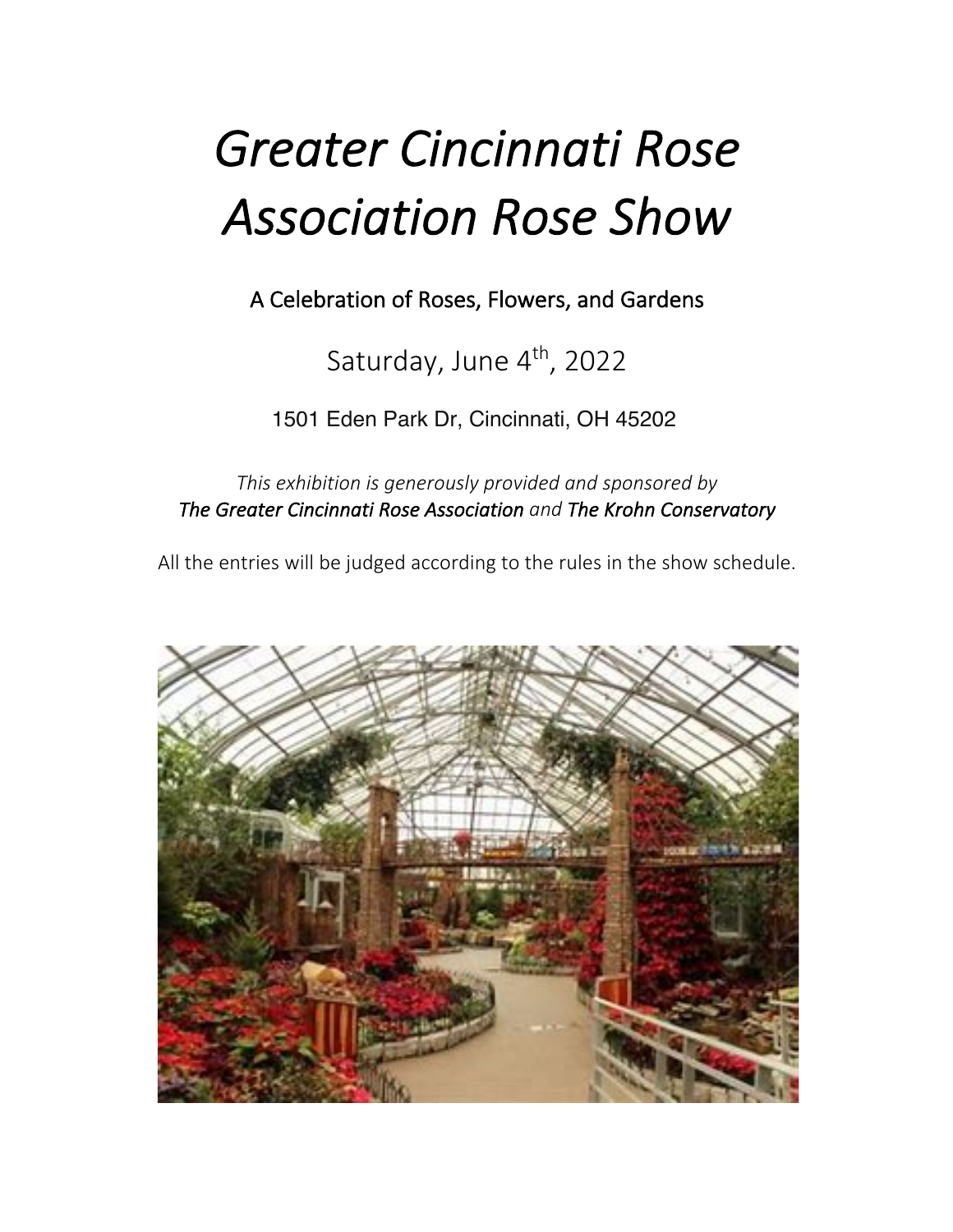*Open to the public to enjoy and exhibit This Horticultural only rose show is coincident with the butterfly exhibit and hence a perfect opportunity to see many aspects of nature's beauty. To accommodate this perfect location, we have had to sacrifice space. So, enjoy the experience but be prepared for a gorgeously cramped area allocated for the show.*

# **Directions to** *Krohn Conservatory*

You are encouraged to use Google, Apple or Waze Apps or visit the website for a link to navigate to the above location. These Apps usually provide current traffic & accident information, providing alternatives when needed.

## *From North of Cincinnati*

I71 W / I71 S

Follow I-71 S to US-42 S/Reading Rd in Cincinnati. Take exit 2 A-2 B from I-71 S

Take Gilbert Ave and Eden Park Dr to your destination

## **From South of Cincinnati**

Get on I-71 N/I-75 N from Burlington Pike

Follow I-71 N to US-50 in Cincinnati

Continue on US-50 to your destination

## **From West side of Cincinnati**

Get on I-275 W from US-27 S

Continue on I-275 W. Take I-74/US-52 E and I-75 S to US-50 in Cincinnati

Continue on US-50 to your destination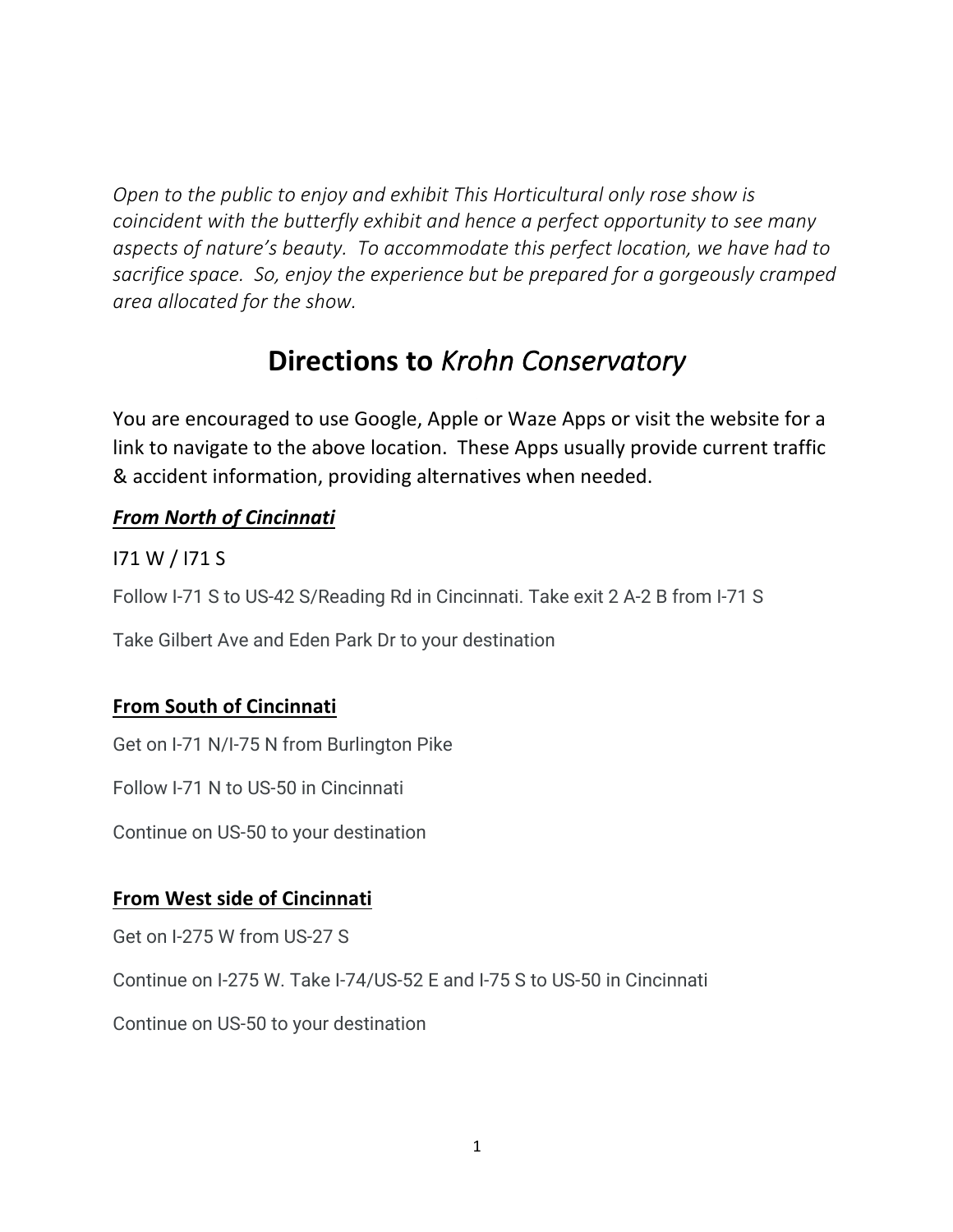# Judging Rules *Please fill out an entry tag for each specimen entered.*

### **ARS Horticulture Show Rules**

The GCRA invites all amateur rose growers to compete under the following rules.

- 1. This is an "open show". No entry restrictions apply.
- 2. Roses must be grown in an **outdoor garden** by the exhibitor.
- 3. **Modern Rose** and previous issues, as amended by the ARS Magazine, is the authority for classification. The **ARS Rose Registry,** with supplement and the **Handbook for Selecting Roses** may also be used. The 2021 **Combined Rose List** also identifies Official ARS exhibition names. ARS color classes and rules apply.
- 4. **All entries must be received from 7:00 AM until 11AM** & teardown begins at 3:30pm
- 5. Use of official AMERICAN EXHIBITION NAME (AEN) is required. In general, the AEN will be, to the extent possible, the name under which the rose is available or otherwise generally known in the United States, not the name assigned based on the first use in international commerce as was previously the case.
- 6. Misnamed, mislabeled or unlabeled roses are disqualified.
- 7. Exhibitor name must be written on the upper and lower portion of the entry tag but not visible to the judges prior to judging. Self-stick labels are acceptable.
- 8. A properly tagged entry, found out of the proper place, shall be restored to the correct location and the class re-judged if necessary. Class placing assistance will be provided.
- 9. Entries may be penalized for stem on stem (except OGR, species and shrubs), penalized for not disbudded in classes in which side buds are not permitted, and an entry may be disqualified for a foreign substance if it is evident that the substance has been applied to enhance the bloom, such as green paint or leaf oil.
- 10. All roses are to be entered by cultivar name, in alphabetical order within the specimen class. Exhibitors may make one entry per cultivar in alphabetical classes. All classes are to be judged alphabetically unless specifically noted. Multiple blue ribbons may be awarded in any class.
- 11. ARS entry cards must be used and will be supplied. Exhibitor's name and class number must be included as indicated on the tag.
- 12. Rose variety name(s) must appear on the entry tag. No identifying material may show on the tag when it is closed, under penalty of disqualification; however, clerks are permitted to remove or cover the exhibitor's name if it is discovered before the entry is judged.
- 13. No entry may win more than one award, except for the **Special Merit Award.** ARS Certificates will only be awarded to first place blue winners.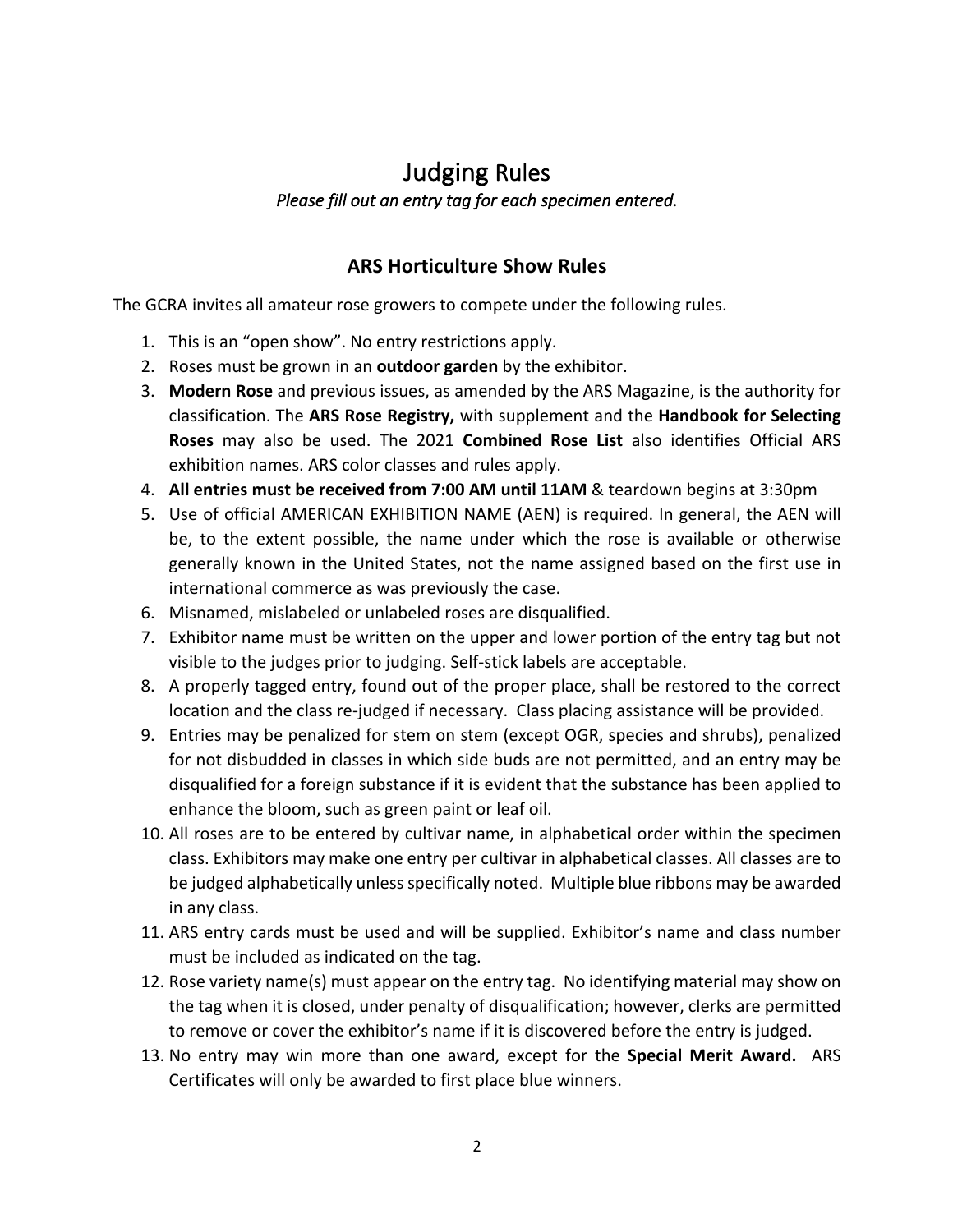- 14. Containers are supplied by the sponsors; all entries must be in individual containers unless otherwise stated in the program and dependent upon availability.
- 15. Wedges, if used, may be of any suitable material of choice, but should not protrude above the lip of the container and can be penalized by the judges if distracting.
- 16. Decisions of the judges are final and may not be challenged. Exhibits will be judged based on conditions at the time of judging. Only official judges and support team are allowed in the area during judging.
- 17. Each entry must contain the specified number of correctly named blooms or be disqualified. Hybrid Teas must be exhibited one bloom per stem unless otherwise noted in the program. Stem on stem and side buds are now considered a source of penalization and not a disqualification. Climbing Hybrid Teas must be entered as Hybrid Teas.

| <b>FORM</b> (shape and configuration) | 25 points |
|---------------------------------------|-----------|
| <b>COLOR</b> (quality and trueness)   | 20 points |
| <b>SUBSTANCE</b>                      | 15 points |
| <b>SIZE</b> (in relation to variety)  | 10 points |
| <b>BALANCE &amp; PROPORTION</b>       | 10 points |
| <b>STEM &amp; FOLIAGE</b>             | 20 points |

#### **ARS point scoring for judging Hybrid Tea specimens:**

Classes may be established, changed, or deleted without notice by the Show Chairperson in order to preserve the integrity of the show.

ARS Certificates will be awarded where applicable. **Special Merit Award** for outstanding entry will be selected from winning specimens.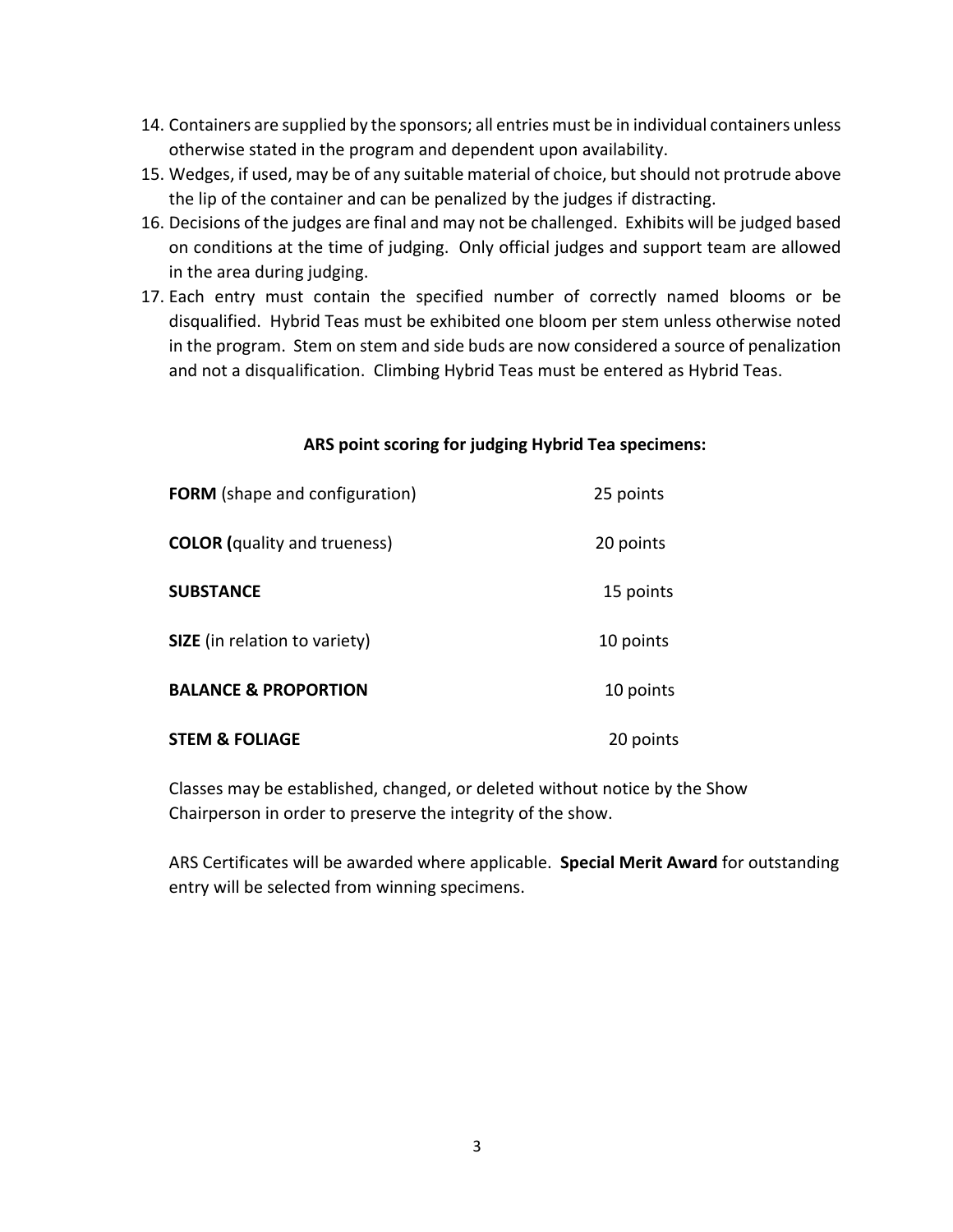#### **SHOW COMMITTEE**

**Chairman:** Chris Brogan **Schedule:** Jerry & Susan Dolph & Chris Brogan **Clerks:** New members **Judges:** Susan Dolph **Publicity:** Karen Freeman **Signage & Classification cards + alphabets:** Chris Brogan. **Identification & Placement:** Gerry Schweitzer **Tabulation:** Ann Schlinkert & Laura Delaney **Ribbons & Certificates:** Chris Brogan **Supplies:** Chris Brogan **Set up & Staging:** Chris Brogan & Scott Reese plus volunteers

#### **Show Judges**

Horticultural Judges are accredited by the American Rose Society. They generously volunteer their time and incur personal expenses to perpetuate high standards in rose culture and education. They apply years of experience and training to select the very best entries.

The GCRA sincerely thanks our judges, Susan Dolph & Jerry Dolph for their expertise and dedication to the art of horticultural judging.

#### **Horticultural JUDGES**

Susan Dolph Cincinnati, Ohio Jerry Dolph Cincinnati, Ohio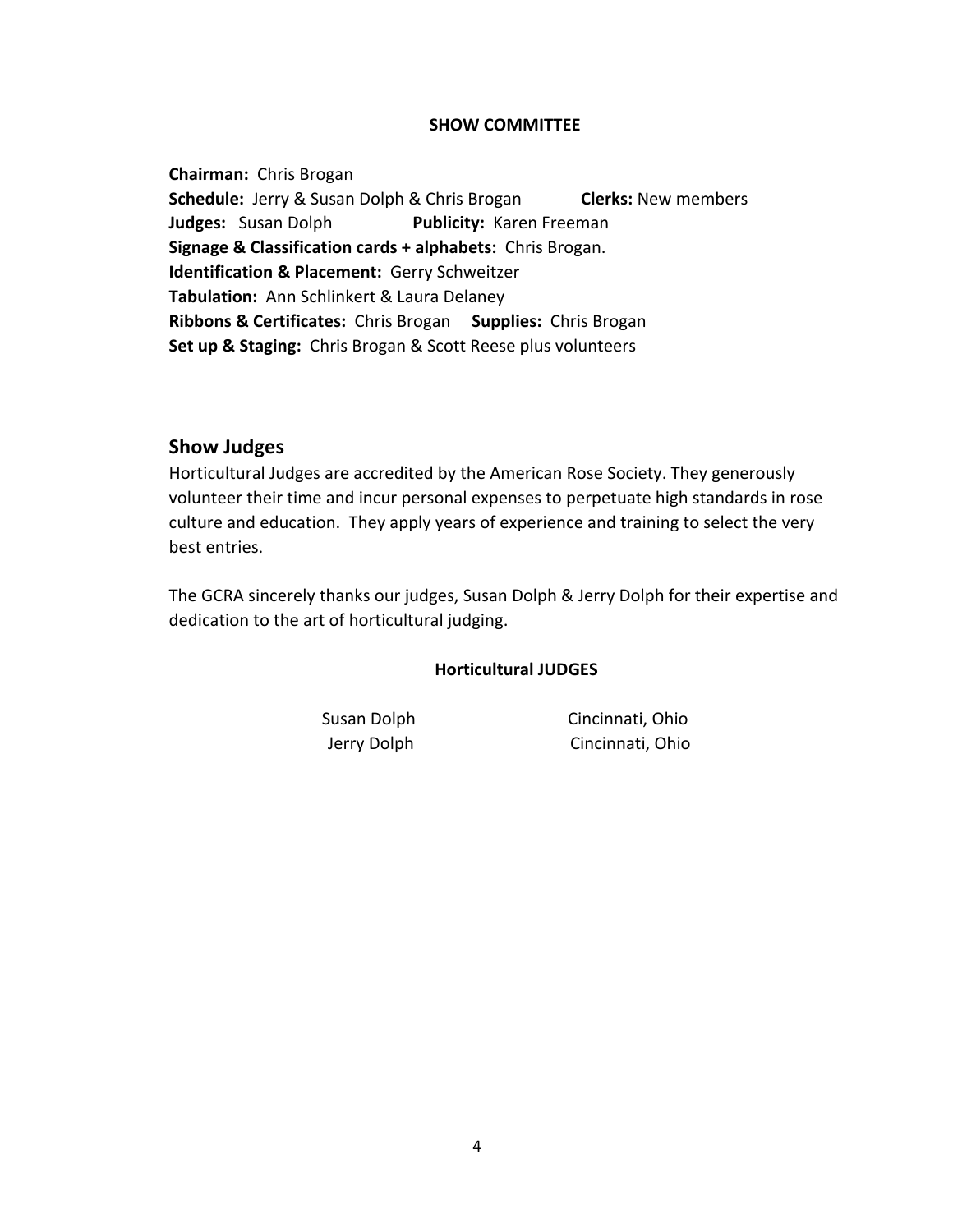# **Horticultural Division**

#### **HYBRID TEA, HT CLIMBING SPORTS AND GRANDIFLORA**

**Class 1: ARS One Exhibition Stage Hybrid Teas, Grandifloras and HT Climbing Sports.** One bloom per stem, only one of each cultivar, disbudded and alphabetical. Eligible for Queen (Gold), King (Silver) and Princess (Bronze) ARS Horticultural certificate.

#### **Class 2: Hybrid Teas, Grandiflora Open Bloom.**

Eligible for Best Open Bloom (ARS) certificate.

**Class 3: Hybrid Tea Spray** – One spray, two or more blooms, side buds permitted, alphabetical. (ARS Certificate)

**Class 4: Grandiflora Spray:** One GF spray, two or more blooms, side buds permitted, alphabetical. (ARS Certificate)

#### **FLORIBUNDAS**

**Class 5: ARS Floribundas.** Any Floribunda, one stem / one bloom, disbudded, alphabetical. Eligible for Best Floribunda (ARS Certificate).

**Class 6: ARS Floribunda Spray –** Any Floribunda Spray, one stem/ two or more blooms, side buds permitted, alphabetical. Eligible for Best Floribunda Spray (ARS Certificate).

#### **SHRUB ROSES**

**Class 7. Classic Shrubs** – Hybrid Musk, Hybrid Rugosa, Hybrid Moyesii and Kordesii **only**, alphabetical. ARS Certificate

**Class 8: Modern Shrubs** – Classified by ARS in the shrub's "S" group, including David Austin "English" roses, alphabetical. ARS Certificate

#### **OLD GARDEN ROSES**

**Class 9: Dowager Queen** – "OGR" in the ARS Handbook for selecting roses or Modern Roses Book, introduced before 1867, alphabetical. ARS Certificate